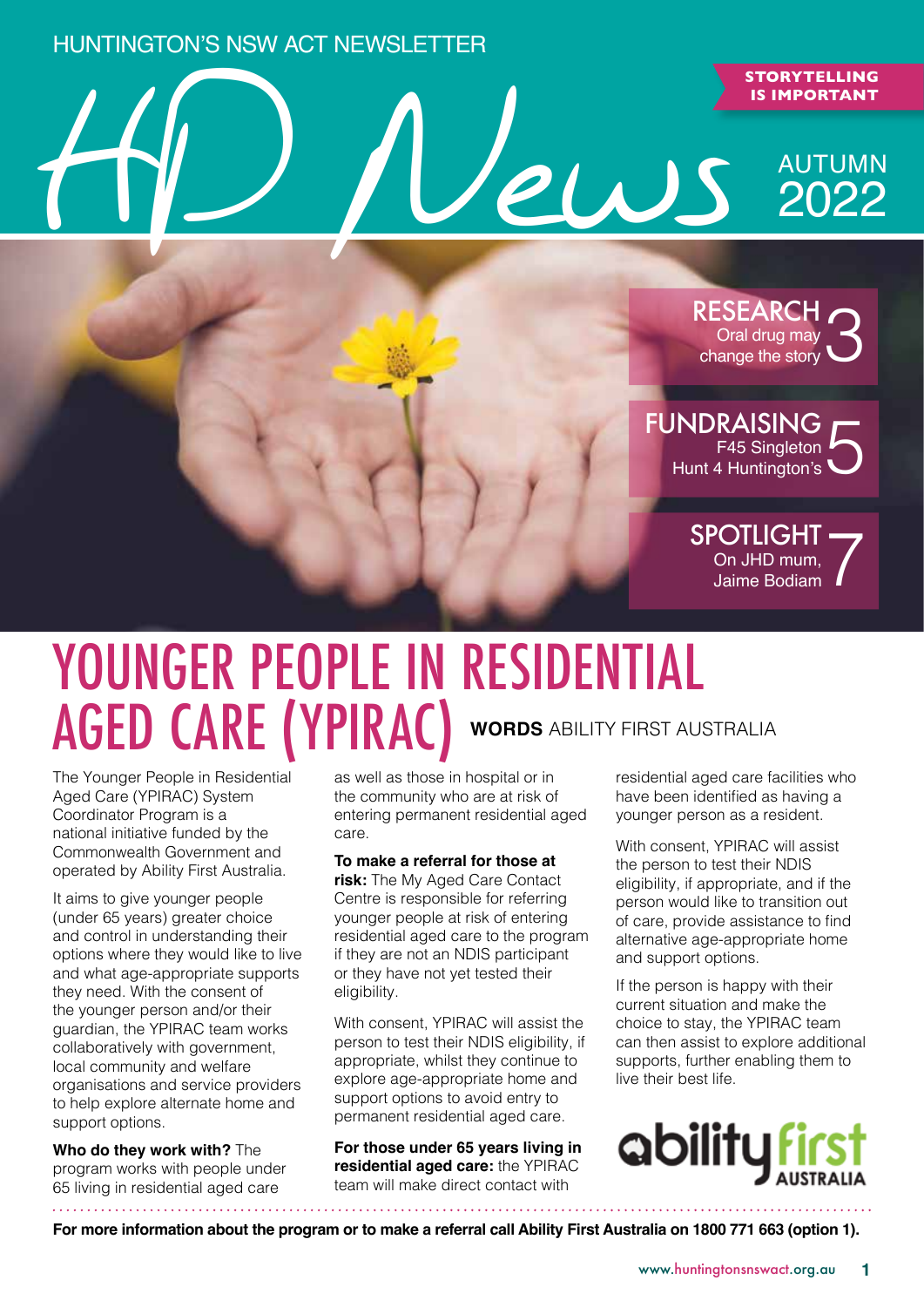

### Lewis Kaplan, CEO Huntington's NSW ACT

We are looking forward to some sort of return to normality over coming months with the expected slowing of the COVID-19 pandemic.

Plans for the year include the review and updating of our current strategic plan which was written in 2019 for 3 years.

We are aiming to start taking clients in our Illawarra HD Social Work project, supported by funding from the wonderful Co-Group. In an ideal world we would have an HD specialist social worker in each part of regional NSW and the ACT. But the cost of a full-time position would exceed \$150,000 per year and neither NSW Health nor local health services have shown any interest in finding this amount of money for an on-going regional service.

Our focus on supporting younger people with HD currently living in residential aged care is progressing on a number of fronts. We have established contact with Ability First (see page 1) whose role is to assist younger people in aged care. This organisation's first priority is to work with younger people in aged care who do not yet have an NDIS plan. Our research has shown that there are 44 people with HD under the age of 65 living in aged care without an NDIS plan, of whom 23 are in NSW and 1 is in the ACT. We don't know why such a high proportion are in NSW, but we will try to fix this urgently.

## FROM THE DESK

We have been lucky to win some funding from the NSW Government under the Social Sector Transformation Fund to upgrade our IT system. We will be working to integrate our client relations management system with our website, and we are looking at collaborating with other state HD associations to create efficiencies and streamline data management.

The next federal election will be called anytime (or may have already been called after we went to press). Two key issues for many people with HD are the quality and quantity of NDIS services they can access. We have been involved in an advocacy campaign called "Teamwork Works" led by National Disability Services. You can join by joining the campaign at<https://teamwork.org.au/> and/or sign an open letter [here.](https://teamwork.org.au/open-letter/)

We have in the last few months also met the Minister for the NDIS, Senator the Hon. Linda Reynolds and the Shadow Minister, the Hon Bill Shorten MP. We continue to make the key point that people with HD are different from the majority of NDIS participants as they have a degenerative and unpredictable condition. Most NDIS planners have no experience or understanding of HD and this reduces the likelihood of developing a quality NDIS plan.



### STOP PRESS

The Association's Board has recently approved the establishment of a new annual youth grants program with support from a generous benefactor. The grants will be made in the name of the benefactor's sister who died with HD: "the Ailsa Legacies", with four grants of up to \$2,000 plus some funding available in reserve for emergency support outside the annual grant cycle. More details will be available soon but first and foremost, many, many thanks to our anonymous benefactor for this generous gesture.

### Congratulations to the Scottish Huntington's Association!

A motion to expand specialist services for families in Scotland affected by HD received a historic level of cross-party support, backed by 98% of members of the Scottish Parliament (MSPs), the most supported in the country's parliamentary history.

The motion followed a recent study by Aberdeen University published in the Journal of Neurology that found HD cases in northern Scotland increased by nearly 50% over the last 30 years. Across the region, 14.6 per 100,000 individuals have been diagnosed with Huntington's. By contrast, 36 years ago that was 9.94 per 100,000.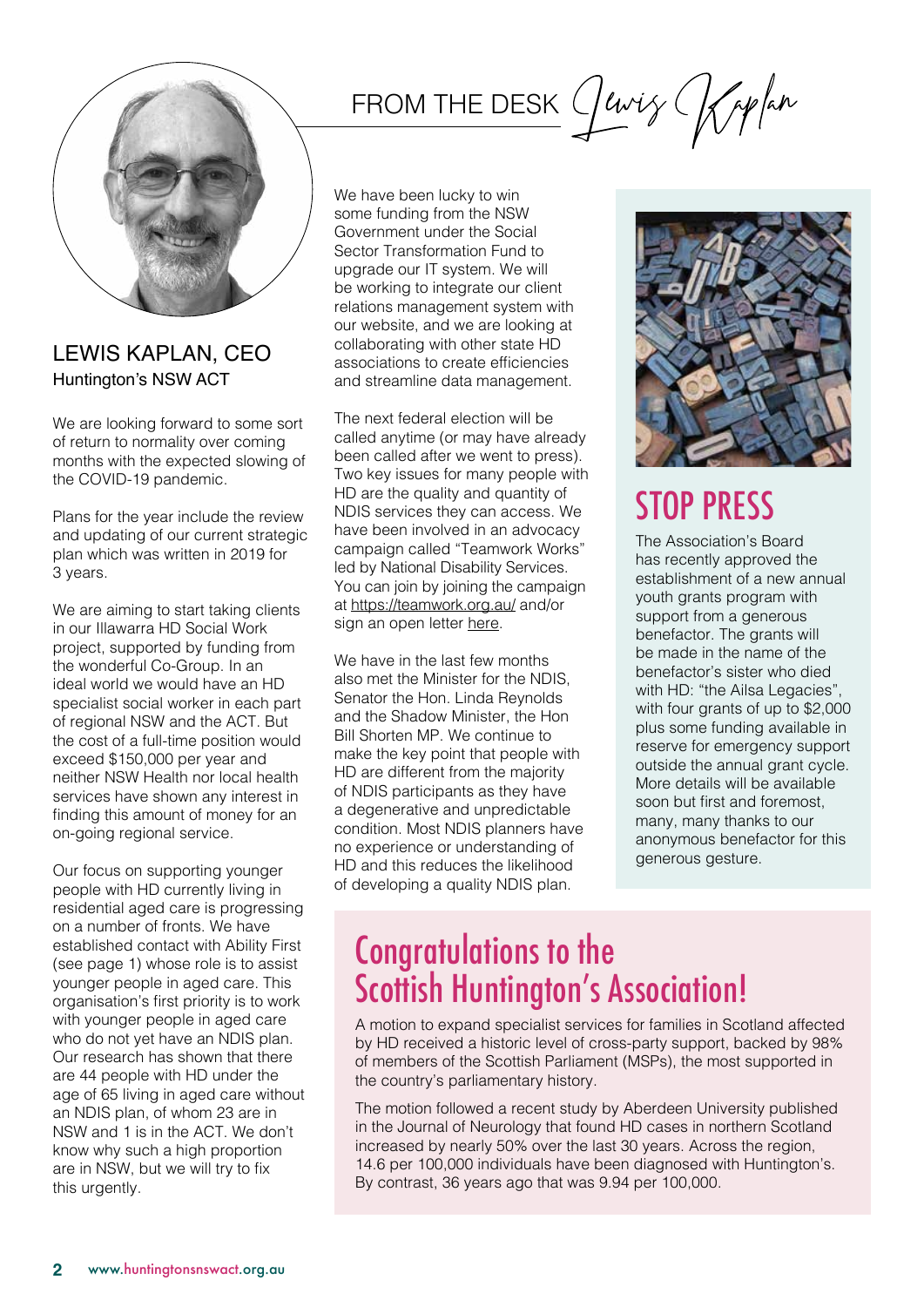## ORAL DRUG MAY change the story for huntingtin lowering

### **SOURCE** HD BUZZ

### **WORDS** DR SARAH HERNANDEZ AND DR JEFF CARROLL

Huntingtin lowering has gained lots of attention in HD research, and for good reason. It was the first potential treatment designed to directly target the cause of HD – the huntingtin protein. But there are limitations to current huntingtin lowering approaches: they require delivery to the spinal fluid or brain surgery for delivery, can show limited distribution within the brain, and don't cross the blood-brain barrier (which is why they require a lumbar puncture or brain surgery). They also don't reduce huntingtin outside of the brain in "peripheral" tissue.

Scientists from PTC Therapeutics recently published their work in the prestigious journal Nature Communications describing a series of drug molecules that lower huntingtin which can be taken orally, and show distribution throughout the brain and body. These are results that would have sounded like science fiction even 5 years ago. But in a post-2020 world, wonders never cease! So let's dive into what their data show and what it means for huntingtin lowering.

#### **Effects are adjustable and reversible**

All the previous experiments were done on cells in a dish. What happens when you give HTT-C2 to an entire organism? Does it have the same effect? Can it lower huntingtin in the brain? To answer those questions, PTC's researchers turned to mouse models of HD.

Mice were fed HTT-C2 every day. Yes, you read that correctly – the mice were given this drug orally. This is a huge difference from previous huntingtin lowering therapeutics! For those who have followed the huntingtin lowering

field, previous therapeutics have required either lumbar puncture or brain surgery, neither of which are ideal. This new type of approach, that accomplishes huntingtin lowering with a pill, could be a game changer for patients who have been hesitant about more invasive treatments.

Encouragingly, the more HTT-C2 the mice were given, the more huntingtin was lowered. This is great news because it suggests HTT-C2 dosage can be actively adjusted to change how much huntingtin is lowered. We don't yet know how much total huntingtin should be lowered in people to produce beneficial effects without being harmful, so this is a massive safety advantage – if huntingtin isn't lowered enough, more drug can be given, and if huntingtin is lowered too much, the dose can be reduced.

Another exciting finding is that the effects of HTT-C2 were quickly reversible. Just 10 days after treatment stopped, huntingtin levels returned to that which was observed prior to treatment. This is another major safety advantage – the "washout" of this drug is very fast, meaning the time it takes for the drug to leave a patient's system will be relatively quick. If a negative consequence is observed after HTT-C2 is given, the effects can be quickly reversed. However, 10 days is the washout timeline in mice and this will likely be different in people.

#### **Reduces huntingtin in the brain and body**

HTT-C2 treatment targets both the expanded and unexpanded copies of huntingtin, unlike current ASO-based approaches by Wave Life Sciences that will only target



the expanded copy. Because the unexpanded huntingtin copy is still needed to carry out its normal jobs inside cells, it's important to track how much of both copies are being lowered.

When researchers looked at the brains of HD mice dosed with HTT-C2, they saw about 50% reduction of both expanded and unexpanded huntingtin throughout the whole brain. This included in regions most sensitive to HD, which suggests HTT-C2 is having an effect in the areas where it's needed most.

Huntingtin is expressed in all cell types of the body, not just the brain. So while we know about the effects of HD in the brain because changes there control the most apparent parts of the disease like mood changes and chorea, there are also effects in other tissues like the heart and muscles. Because of this, it may also be beneficial to lower huntingtin in all tissues, not just the brain.

When the authors assessed how much HTT-C2 lowered huntingtin in tissue outside of the brain, they found it was actually much higher than in the brain – it was lowered over 90%! While research suggests a 50% reduction would be tolerated, 90% is likely too much.

For safety reasons, the researchers at PTC further tweaked the drug by changing the chemical structure – resulting in another a drug they called HTT-D3. When given to mice, HTT-D3 showed huntingtin lowering in both the brain and body to equal levels of around 50%.

### **To continue reading the story please visit the HD Buzz site <https://en.hdbuzz.net/317>.**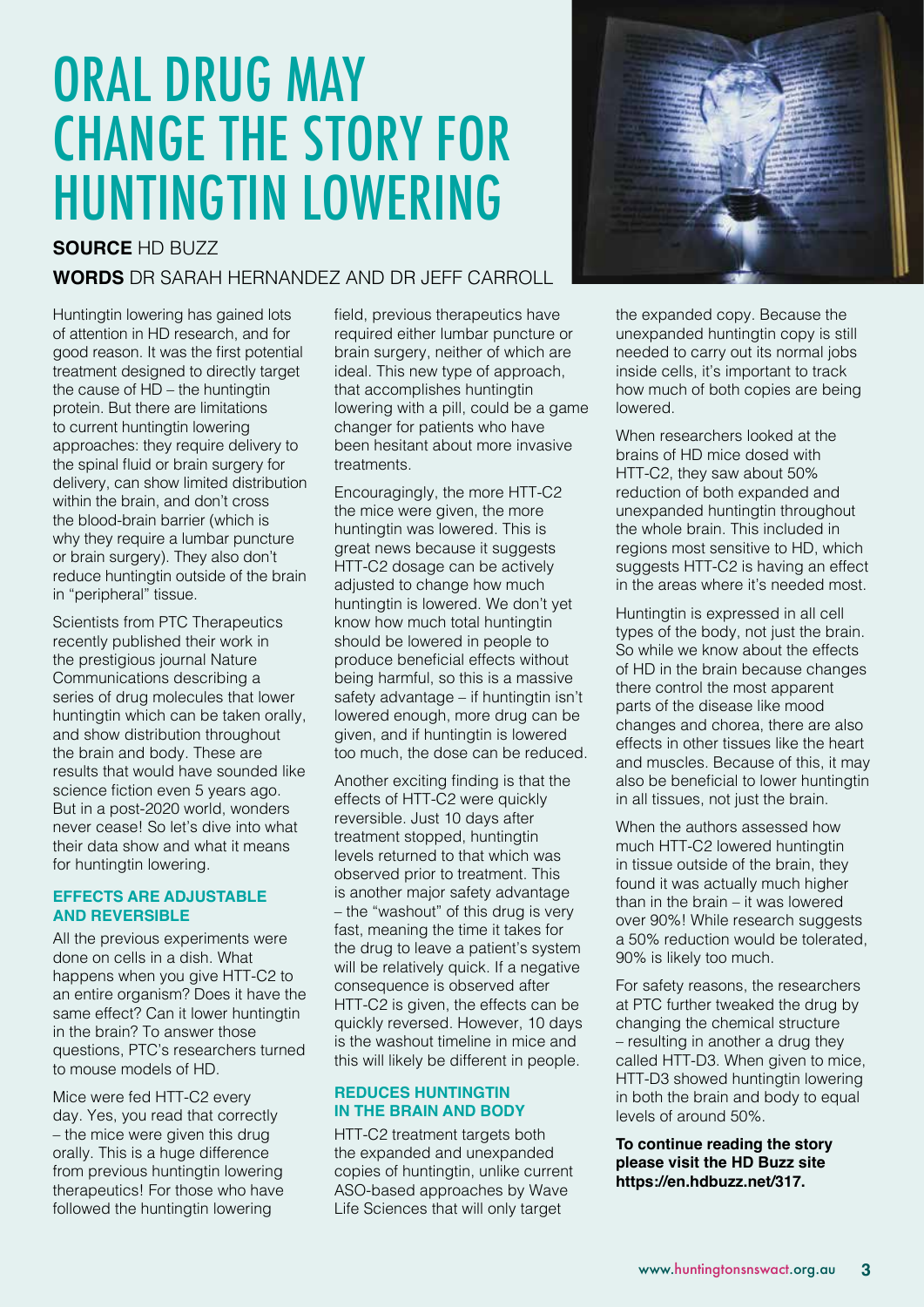### **FOCUS ON FUNDRAISING WORDS** ALISON **WFIR**

## WHY IS STORYTELLING SO IMPORTANT?

HD impacts every family differently and it's time that we tell our story. #LetsTalkAboutHD is a global effort to educate the world about the impact HD has on families. Huntington's NSW ACT is joining the campaign and would love you to join in too.

Our hope is to create a video montage, little snippets of families sharing their HD journey. If we can tell our stories, then we can get more help and support. Together we can work towards our long-

term objective of building regional hubs with social workers to support families.

We would love to have the videos ready to share in May when it is International Huntington's Disease Awareness Month. We are also hoping our community members can share stories and photos on social media using #LetsTalkAboutHD to educate people. If you would prefer you can send your stories to us, and we will share them on our social media.



## CHRISTMAS WRAPPED UP

Our Christmas appeal was sent out in December, and we want to say thank you to each person who donated. Your continued generosity allows us to support people and families affected by HD. Who would have thought that two years on we would be still facing this COVID-19 pandemic? **Even in this uncertain time our community managed to raise \$9,815.**

## HIGH TEA 4 HD

Having a High Tea 4 HD fundraiser is a great idea, particularly for people who enjoy an afternoon of yummy nibbles, warm drinks, and a chat.

Why not get your friends and family together for an afternoon of fine dining with delicious treats, a pot of tea and maybe a glass of bubbly or two? The next step is to find a venue. You could approach your local club, or function venue that is large enough and offers an atmosphere to complement the food and drink of the day.

Ideally you would charge people to attend, and you could also run additional fundraising activities during the afternoon.

**If you are keen to get a high tea underway please make contact with Alison by email [alison@hdnswact.org.au](mailto:alison@hdnswact.org.au) or call 0419 465 612.** 

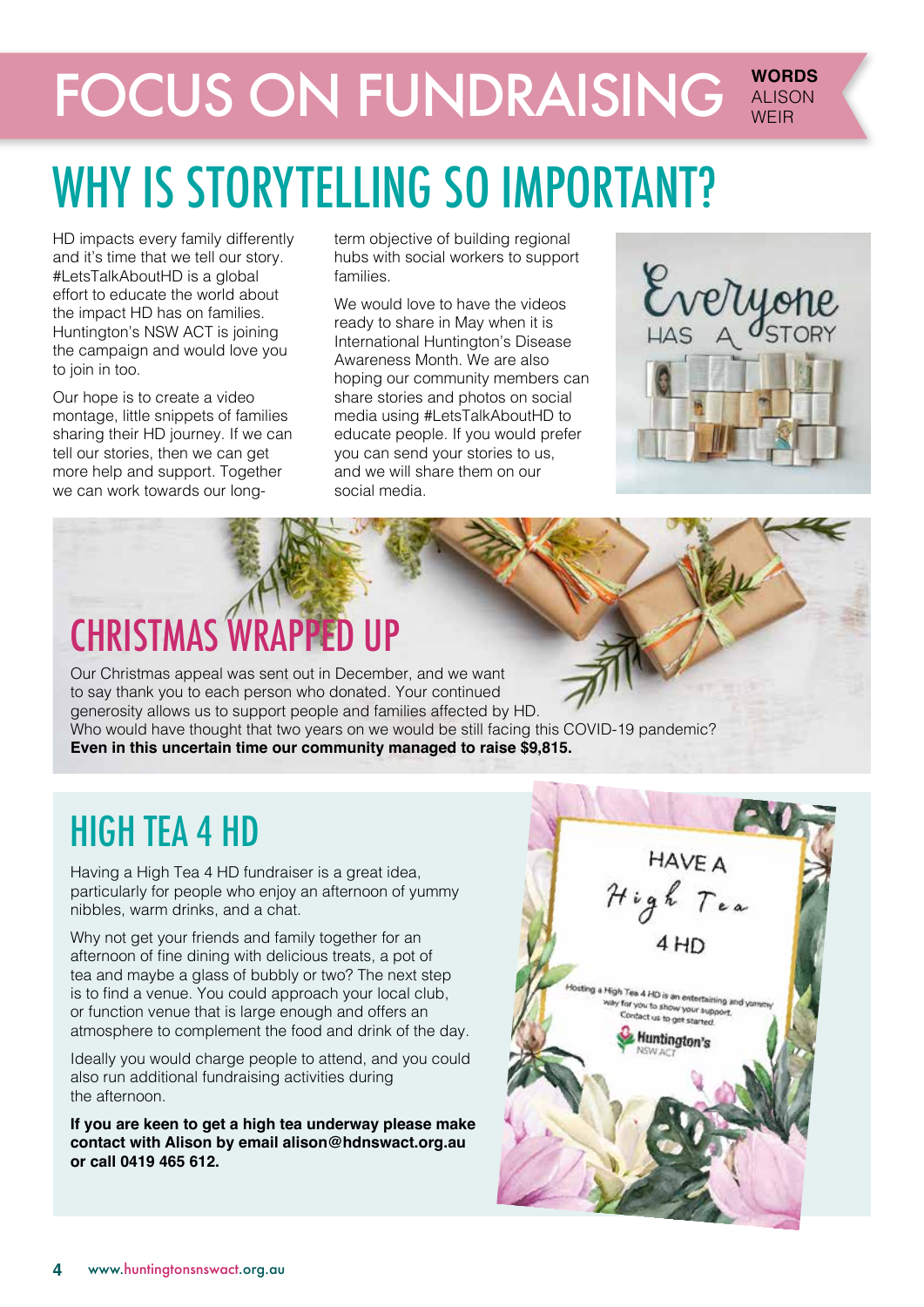# HUNT 4 HUNTINGTON'S

**An inspiring recap from Dan at F45 Singleton on their Hunt 4 Huntington's row held in January. This has been an incredible fundraiser! We would like to thank each and every person, business and community member who helped raise awareness and funds for Huntington's.** 

F45 Singleton would like to thank Huntington's NSW ACT for allowing us to fundraise on their behalf and Bailey Property & Livestock who was our event major sponsor. Without either of these the event would not have been possible.

We couldn't be prouder of how the event unfolded and the support the community showed for Jaime's story and Huntington's Disease, with many families and friends joining in support for our rowers to cheer them through their 1hr time slot, which everyone completed. With a combined total rowed distance of 914,000m and a total amount raised of \$14,900 for Huntington's, it is fair to say this event was a success!

Now to extend a massive thankyou to all 26 local businesses who jumped in to sponsor a member of our community to row for 1 hour and the 48 members who donated and rowed to fill a total of 3 rowers every hour for 24 hours. Notable donations from 'Kind' supplying over 100 muesli bars and Nutrition Warehouse for goodie bags. You have all reminded us just how strong and giving our community is for raising awareness and funds for a great cause.







Jaime's courage and determination reminds us all that anything is possible when we put our mind to it. During the hard times, those around us can help carry us through. If you want to go fast, go alone. If you want to go far, go together. Together we did our part in supporting Huntington's NSW ACT with their incredible work.

### **The F45 Singleton Team**







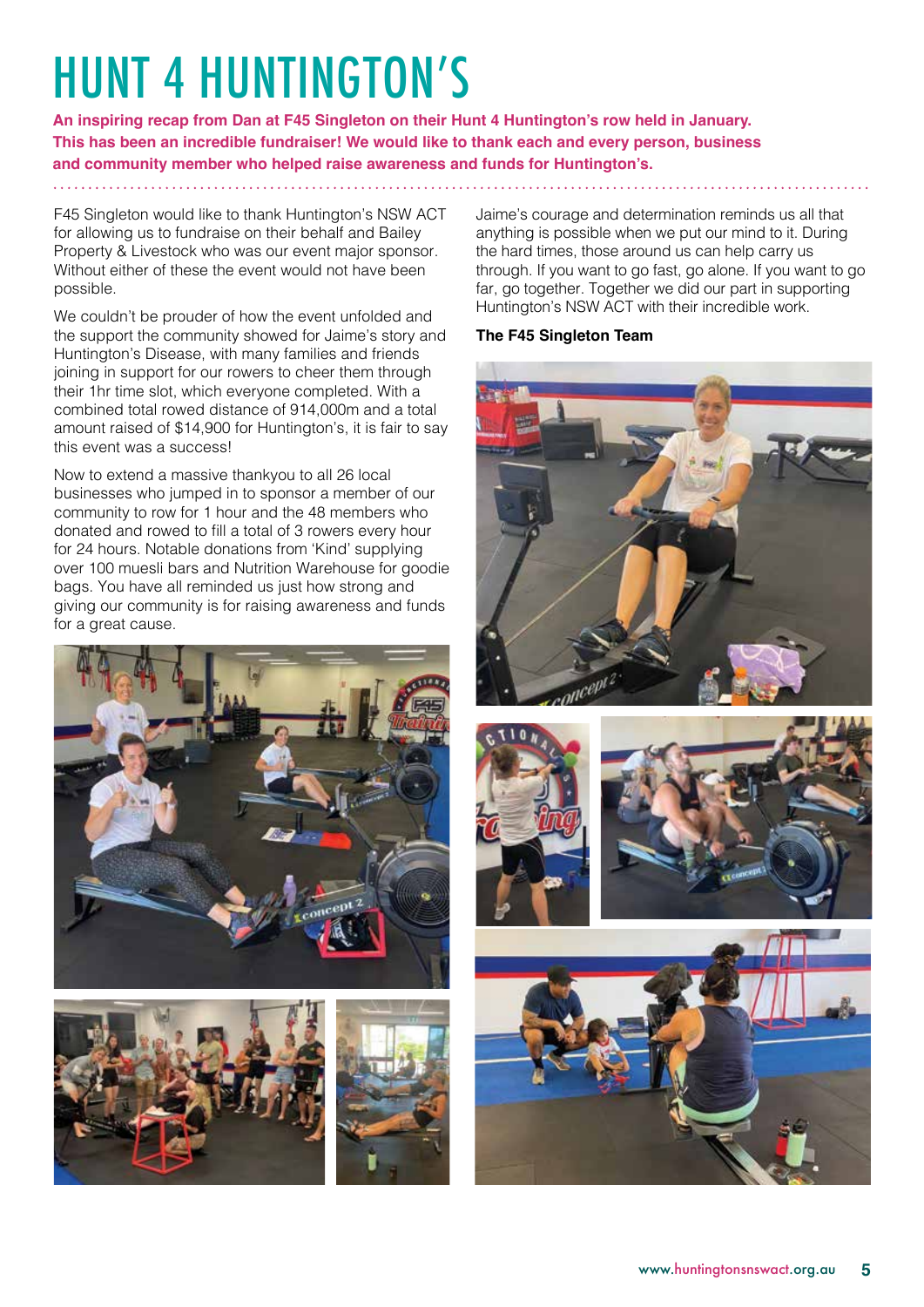# Feedback

# MEMBERSHIP SURVEY THE JOURNEY TOWARD EMPOWERMENT

### **WORDS** AMANDA DICKEY

The next step in strengthening community participation saw us review our surveying approach. We discovered that the annual surveys lacked focus, and have tried to ask too much, of too broad an audience. This does not serve good decision making well.

٥

A more purposeful method involved collaborating with our brains trust (the Community Advisory Committee) so we can ask better questions, in the right context, and to the right audience.

We will now conduct surveys as follows:

• an association membership survey - to capture member perceptions of our performance against our strategic goals and objectives.

• a voice of the community survey - to gather people's thoughts, opinions, and feelings aiming to understand our HD community's concerns and aspirations better.

To kick this all off we will invite association members to complete a short survey. Members will be emailed online access to the survey in March. To request a hard copy please call the office.

The information members provide will be used confidentially and will not be shared with anyone outside our organisation. Their views will be considered when planning our strategy and support services.

Want to be involved but not a member?

Sign up now on our website or call the office for assistance.

**More information about how we'll capture the voice of the wider community will come in a later edition.**

A GIFT OF HOPE

**Have you made a Will? Is your Will up to date?**

A gift in your Will is a gift of hope that allows you to make a difference in the fight against Huntington's disease beyond your lifetime. We need your help to ensure that we can keep on being the voice for current and future generations of families facing Huntington's disease.

Our goal is to continue to reach out and be there in those tough times when everything may seem so hopeless. Lobbying government, providing support and education, and raising awareness to remove the social isolation and fear for families who have been impacted by Huntington's disease.

Leaving something behind is a lovely legacy that can help others.

**For more information or to obtain a copy of our Gift of Hope flyer please email [info@hdnswact.org.au](mailto:info@hdnswact.org.au) or call the office on 9874 9777.**

CARER GATEWAY An Australian Government initiative that is making some CARER GATEWAY changes to better help Australian carers. changes to better help Australian carers.

### **WORDS** AMANDA DICKEY

In the tail end of 2021, we collaborated with the 5 Carer Gateway service providers for NSW and ACT. This was to cut through the confusion felt by our community and form a better understanding of the latest supports and services available to carers.

We then hosted two carer information sessions (with Q&A) for the purpose of introducing this national initiative to our carer community. Three more sessions are planned for later this year. 

So, what is the Carer Gateway?

In a nutshell, the program:

- provides practical information and advice to carers
- helps carers get the services and support they need
- provides free counselling services
- provides free coaching to help with the caring role
- connects carers together through a community forum.

**Feel ready to register for Carer Gateway support? Call 1800 422 737. Want to know more? Visit our website at: <https://huntingtonsnswact.org.au/service/carer-gateway/> and register for a future information session.**

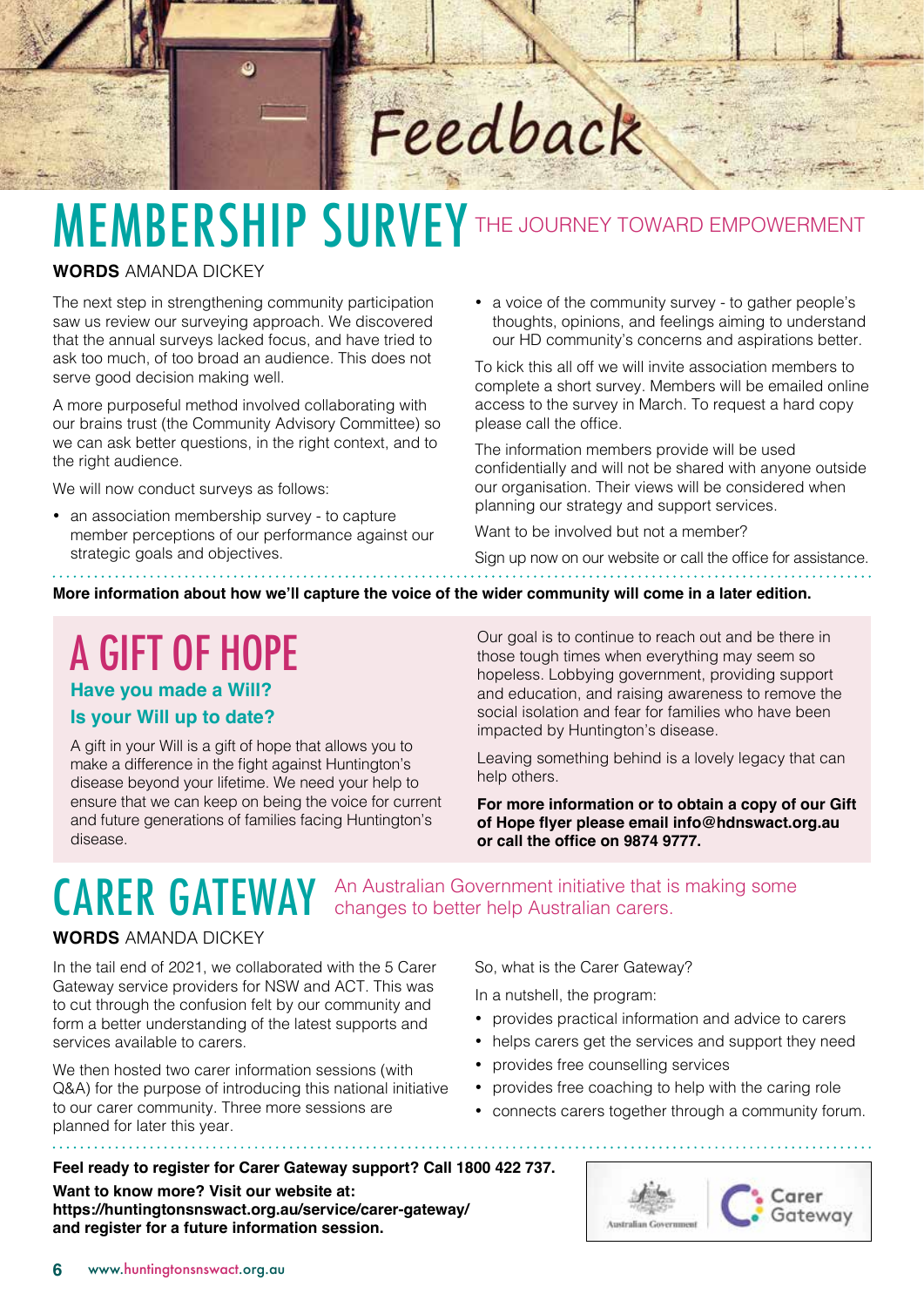## THE HD SPOTLIGHT ON

Jaime Bodiam

Community member and Juvenile HD mum

### Q**Tell us about your HD Journey?**

 $\bigwedge$  My daughter Lily was just 10 years old when diagnosed with Juvenile Huntington's disease (JHD). We had spent the previous 6 years investigating what was happening to her. Lily went through multiple diagnoses including speech delay, sensory processing disorder, Asperger's, autism, and mitochondrial disease. In doing so, Lily went through a multitude of unnecessary procedures including liver biopsies, muscle biopsies and multiple MRIs under general anaesthetic. A simple blood test was all it took in the end for an automatic diagnosis of HD for Lily and her Dad.

By this stage Lily was already in a wheelchair, had a feeding tube and a full-time carer at her school. Fortunately, I was able to care for Lily right until the very end at home with the help of her Palliative Care Team. This was important for us, seeing as Lily was only 16 and didn't want to be in hospital away from her siblings and her puppies.



During the last 12 months we received the devastating news that my two sons aged 15 & 18 also had the positive gene for HD. My 12-yearold daughter hasn't been tested.

### Q**What unique barriers do you think JHD families face?**

JHD is extremely rare and it was not only my first experience with JHD but the first time almost everyone in our lives had even heard of HD. I felt very alone as I was navigating the changes and trying to work out what the future would be for Lily.

After Lily's diagnosis of JHD, I had to navigate my way through supporting Lily, facing the way the disease progressed, modifying our house to accommodate the required equipment, building and coordinating an amazing team around me to help to support Lily and basically learning how to become a nurse.

### Q**If you had time with the Prime Minister what would you like him to change to improve the lives of HD families?**

There are a number of things the PM has the power to do in order to improve the lives of HD families:

• Ensuring NDIS funding is sufficient for the needs of those with HD and ensuring it is scalable as the disease progresses. For us, the NDIS was an absolute nightmare to begin with. It was time consuming with so many



barriers just to get the equipment that every person with HD should be provided.

- Increase education and awareness of HD. Because of the degeneration of the brain, many people with HD end up making bad decisions or becoming increasingly frustrated when attempting to communicate and end up in situations that can be avoided with better awareness of HD and its symptoms.
- • Significant money needs to be invested into research and trials for HD so that treatments can be developed to arrest the progression of HD.

### Q**Why do you think it is important for HD families to share their HD story and fundraise?**

Although we live in a beautiful caring and tight knit community, many of the people who took part in the fundraiser, many who have known my family almost our entire lives, just didn't know the full extent of what happened to Lily and the devastation the disease causes. Fundraising not only secures much needed funds for research and support but ensures a greater understanding of not only HD but other rare diseases and the people who have them.

### Q**What is your ideal Sunday?**

A sleep in, a coffee then either<br>a day at the beach with the kids or working in my garden.